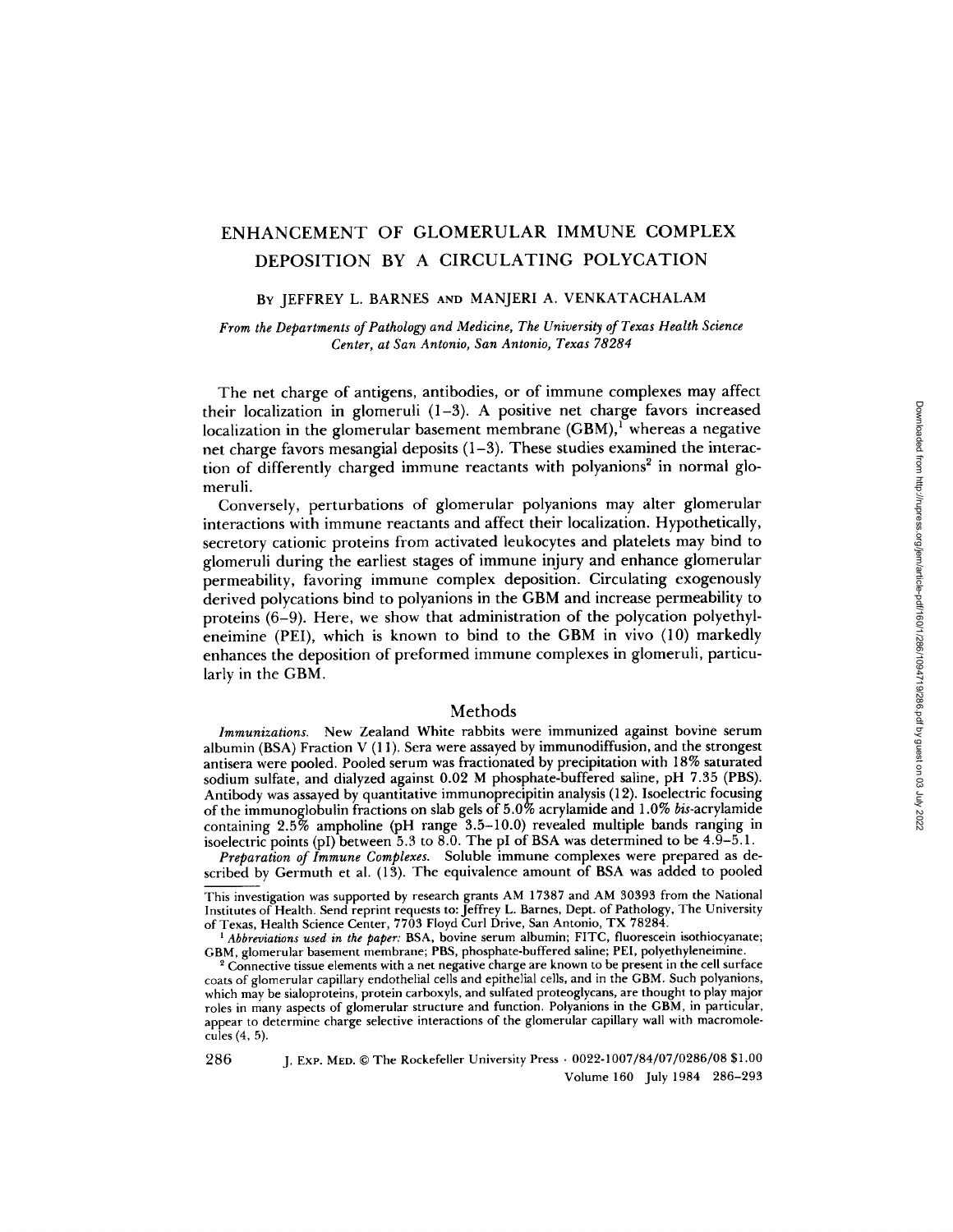fractions, mixed, and incubated at 37°C for I h and 4°C overnight. The precipitate was washed three times with PBS, then suspended in a BSA solution to make soluble immune complexes at 40 times antigen excess and incubated at 37°C for 1 h and 4°C overnight. Before injection into rats, the immune complex solution was centrifuged at  $48,000 \text{ g}$  for 60 min and sterile filtered. In additional studies, affinity-purified anti-BSA was labeled with  $^{125}I$  (Iodine) and then added to the anti-BSA immunoglobulin fraction before preparation of immune complexes as outlined above.

*Polycation.* PEI, 18 (mol wt 1,800), obtained from Arsynco, Inc. (Carlstadt, NJ), was diluted in 0.05 M PBS, pH 7.2, to make a final solution containing 0.5% PEI with a pH of 7.4. In control experiments, 0.05 M PBS, pH 7.4 without PEI was used.

*Protocol.* 12 male Sprague-Dawley rats (Harlan Sprague-Dawley, Madison, WI), weighing 200-290 g, were paired according to age and size, then divided into two groups. Rats from Group 1 were briefly anesthetized with ether and then injected with PEI at a dose of  $10 \mu g/g$  body weight via a tail vein. PEI administered in this manner binds to polyanions present in the GBM and enhances glomerular permeability to the tracer macromolecule ferritin (molecular radius =  $61\text{\AA}$  (8). 5 min later, ~1 ml of preformed immune complexes containing 30 mg of anti-BSA antibody in 40 times antigen excess was injected intravenously. Controls (Group II) received PBS without PEI followed by the same dose of immune complexes as described above. To assess any toxic effect of PEI, an additional four rats (Group III) were given PEI, as outlined above, but without subsequent injection of immune complexes. In each group, all injections were repeated two additional times 4 h apart. After each series of injections, the rats were placed in metabolic cages and urine collected for subsequent protein analysis. 1 h after the last injection, the rats were anesthetized, the left renal pedicle ligated, and the left kidney excised, sliced, and frozen in chilled isopentane. Immediately following removal of the left kidney, the right kidney was fixed by perfusion with 1.25% glutaraldehyde in cacodylate buffer, pH 7.4, and subsequently processed for light and electron microscopy using routine methods. In an additional study, the ultrastructural localization of immune deposits was assessed by indirect immunoperoxidase procedures to reveal rabbit IgG. Immune reactions were performed on  $60$ - $\mu$ m tissue sections and exposure time to  $3,\overline{3}'$ -diaminobenzidine was kept to a minimum  $(1 \text{ min})$  as recommended by Courtoy et al.  $(14)$ .

Glomerular localization of BSA and rabbit IgG was assessed in sections of renal cortex by direct immunofluorescence, using fluorescein isothiocyanate (FITC)-conjugated IgG fractions of appropriate antiserum. Frozen sections  $(8-\mu m)$  thick) were viewed and photographed using a Zeiss Universal II Research microscope equipped with epifluorescence and using a standard FITC filter set supplemented with a KP 560 shortwave pass filter. The intensity of glomerular immunofluorescence of localized BSA and rabbit IgG was quantitated by photometric analysis, using a Zeiss photometer attachment SF connected to a PMI-2 indicator. Intensity of fluorescence in a 125-gm field (approximate size of glomeruli) was obtained by using a 2.5-mm aperture in the light path between the specimen and the photometer. Fluorescence intensity of glomeruli was determined as the relative percent transmission compared to a fluorescein filter standard. All comparisons were expressed as the ratio of fluorescence intensity between PEI (Group I) and control (Group II) in each paired experiment. At least 25 glomeruli were examined in each tissue section.

In experiments in which radiolabeled immune complexes were used, blood samples were collected 5 min before the third injection of PEI or PBS and at termination of the experiment, to determine the serum concentrations of  $^{125}$ I-immune complexes. The size distribution of immune complexes in serum samples was determined by sucrose density ultracentrifugation. 200  $\mu$ l of serum was applied to sucrose gradients (10–40%), followed by centrifugation at 100,000 g for 16 h. Size distribution of immune complexes was determined by continuous spectrophotometric measurements at 280 nm and by isotopic analysis of 15-drop fractions.

## Results

Administration of PEI enhanced the deposition and altered the distribution of glomerular deposits as determined by electron microscopy. All capillary walls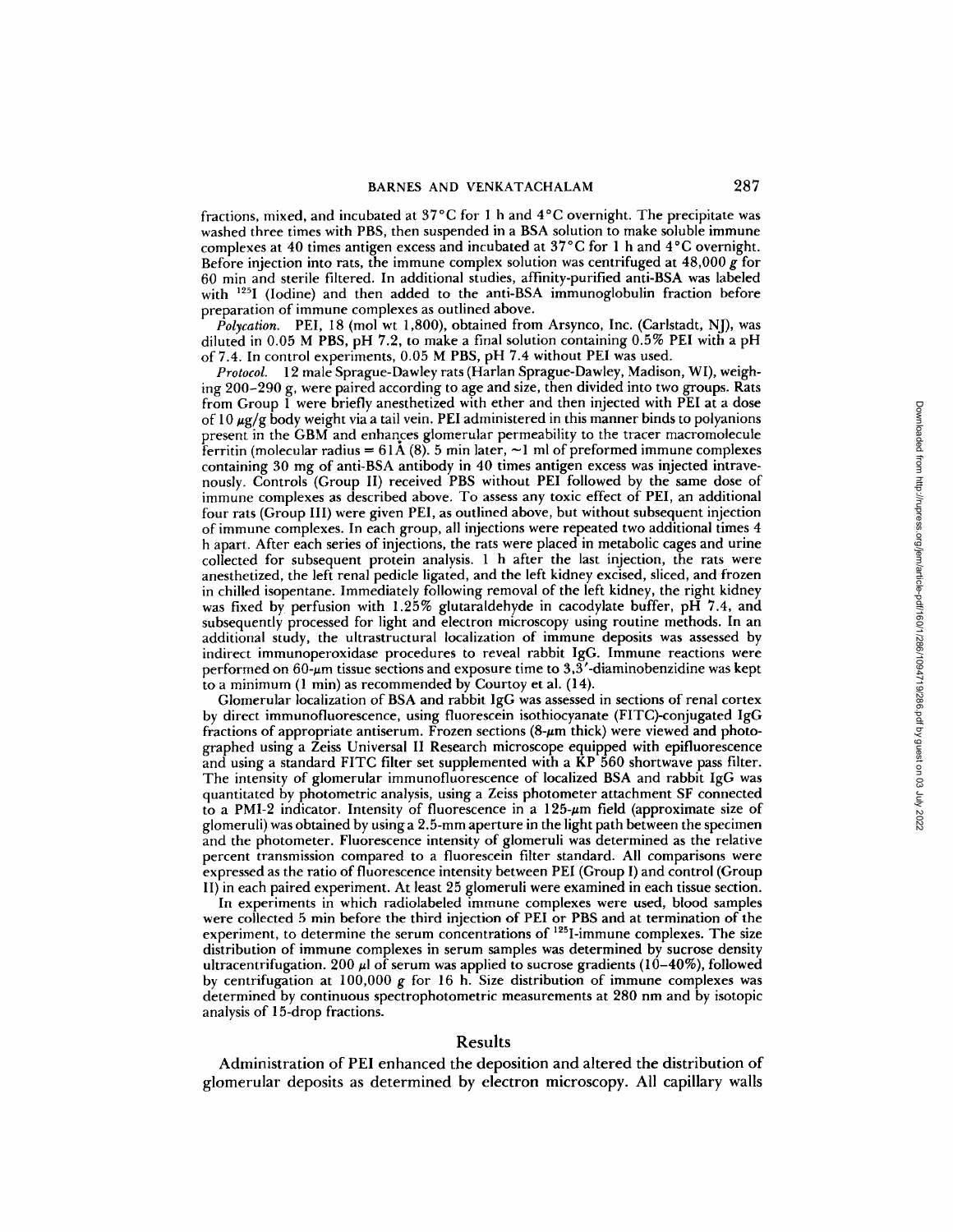#### 288 ENHANCEMENT OF IMMUNE COMPLEX DEPOSITION BY A POLYCATION

from all glomeruli examined of Group I, showed numerous small electron-dense deposits in the subendothelium and to a lesser extent in the subepithelium (Fig. 1 a). Peripheral capillary wall deposits were absent in glomeruli of Group II (controls) (Fig  $1 b$ ). The mesangial matrix of both groups showed infrequent dense deposits by electron microscopy. Deposits were more numerous in Group I rats than in controls (Group II). Immunoperoxidase methodology revealed the localization of rabbit IgG identical in distribution to that of the dense deposits observed by routine staining techniques, substantiating their immune nature (Figs.  $2a$  and  $b$ ).

Hypercellularity or inflammatory cell infiltrates were not observed in any of the three groups. Some giomeruli from Group I showed luminal strands of fibrin and platelets; however, this observation was focal and most capillary loops were patent and free of luminal material. Glomeruli of controls (Group II) did not show fibrin or platelets in capillary lumina. Similarly, administration of PEI alone without subsequent injection of immune complexes (Group III) did not result in glomerular alterations.

Enhancement of glomerular localization of immune complexes by PEI was verified by quantitative immunofluorescence. Glomeruli of Group I rats showed substantially greater intensity of fluorescence of localized rabbit IgG and BSA compared with paired controls (Group II) (Table I). Rabbit IgG and BSA localized within the mesangium of both groups (Figs. 3a and  $\epsilon$ ). However, localization of IgG was much more diffuse in Group I rats and also involved some peripheral capillary loops (Fig. 3 a). Despite localization of immune deposits



FIGURE 1. Electron micrographs of glomerular capillary walls of (a) Group I (PEI plus immune complexes) and (b) Group II (control, diluent plus immune complexes). Electrondense deposits (arrows) are localized in the subendothelial and subepithelial aspects of the GBM of Group I (a), but absent in the GBM of Group II (b).  $\times$  37,000.

FICURE 2. Glomerular localization of rabbit IgG by immunoperoxidase electron microscopy. In glomeruli of Group I (a), reaction product (arrows) is localized in an identical distribution as the **dense deposits** observed by routine staining methods (see Fig. 1 a). Reaction product (rabbit IgG) is absent in the GBM of Group II controls  $(b) \times 49,000$ .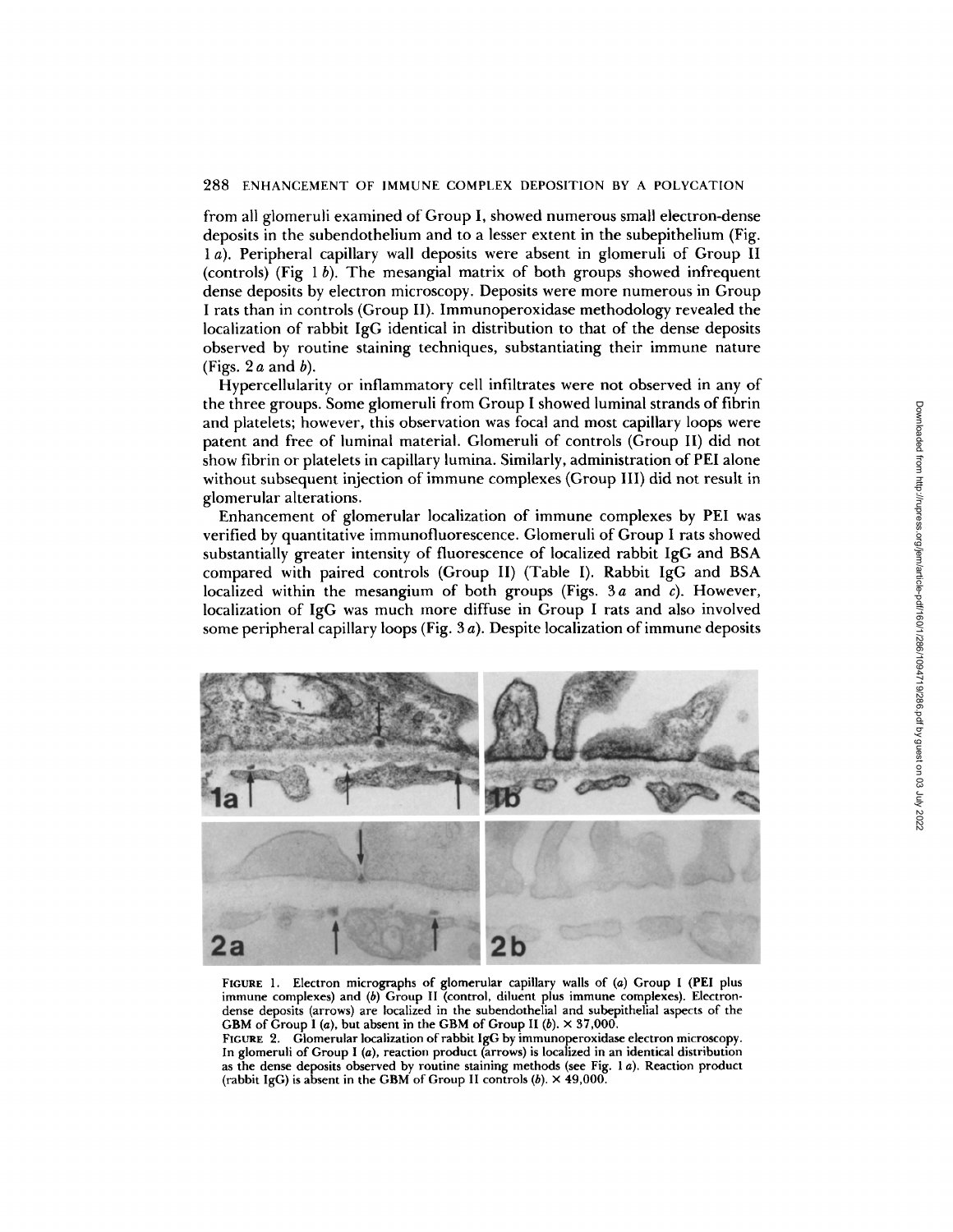

FIGURE 3. Glomerular immunofluorescence localization of rabbit IgG of Group I (a and b) and Group II (c) rats. In Group I, staining is predominantly mesangial but some peripheral capillary loops (arrows) also show IgG localization (a). In some rats localization of rabbit IgG was observed in peripheral capillary loops (b). Group II controls showed only mesangial localization of rabbit IgG in a segmental distribution  $(c)$ .  $\times$  340.

in the GBM of all peripheral capillary loops by electron microscopy (Figs. 1  $\alpha$ and 2 a), IgG and BSA were not always detected by immunofluorescence in this location, most likely reflecting the lower sensitivity of light microscopic techniques. However, in two Group I rats, rabbit IgG and BSA were also observed in a linear pattern in glomerular capillary loops (Fig.  $3 b$ ). In all cases, localization of rabbit IgG and BSA was absent in peripheral capillary loops of glomeruli from Group II rats, corresponding to the electron microscopic observations.

Serum concentration of  $^{125}$ I-anti BSA-BSA immune complexes at the first collection period was not significantly different between Groups I and II (Group  $I = 2.59 \pm 0.25$  (SEM) mg/ml vs. Group  $II = 2.12 \pm 0.25$  mg/ml ( $P < 0.20$ ). However, serum concentration of immune complexes in blood samples taken at the termination of the experiment was significantly greater in Group I (4.50  $\pm$ 0.27 mg/ml) when compared with Group II controls  $(3.66 \pm 0.17 \text{ mg/ml}, P <$ o.o5).

To rule out serum concentration of circulating immune complexes as a factor in the enhancement of glomerular localization of deposits in Group I, the dose of immune complexes administered was adjusted to match serum concentrations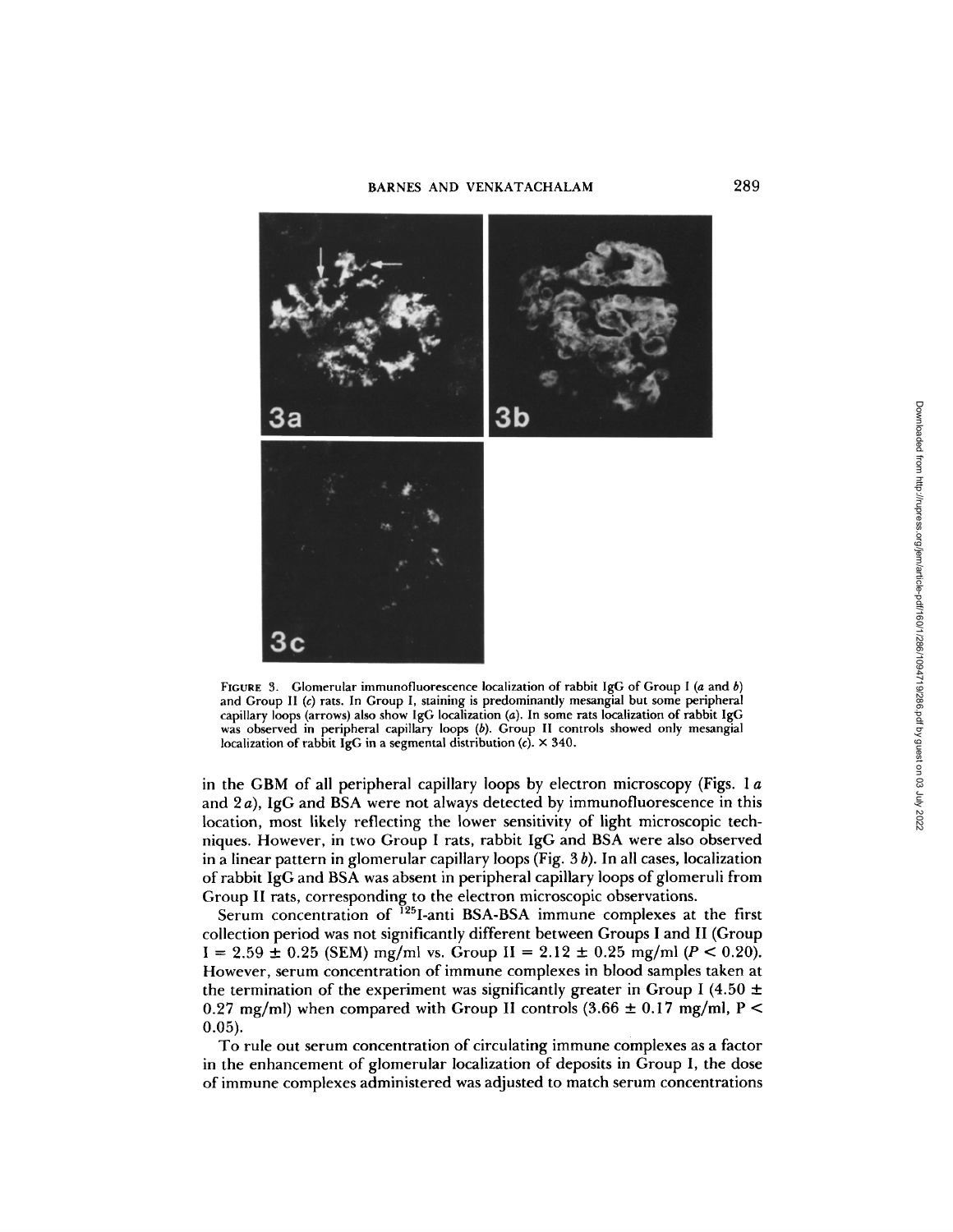observed in Group II. In these studies, the dose of immune complexes administered to PEI-treated rats was reduced by 30% (the maximum difference observed between Group I and Group II). Reduction of the dose of immune complexes administered to Group I rats lowered serum levels of immune complexes to the same level as Group II but had no effect on the difference in localization and distribution of immune deposits as examined by immunofluorescence (Table I) and electron microscopy.

Continuous spectrophotometric analysis of the effluent of the sucrose gradients after centrifugation showed parallel patterns of protein distribution in serum samples of both groups, indicating that the size distribution of immune complexes in serum was the same in both groups, and that PEI did not interfere with antibody-antigen equilibrium in vivo. Isotopic analysis of 15-drop fractions also showed a parallel distribution of <sup>125</sup>I-immune complexes. In all serum samples immune complexes were heterogenous in size; however, the peak counts occurred in Fractions 5-7 (corresponding to thyroglobulin standard with a molecular weight of 669,000 daltons).

Urine protein excretion of Group I rats was significantly higher than that measured in Group II rats (Group I =  $37.2 \pm 18.6$  mg; Group II =  $10.2 \pm 3.3$ mg) over the 9-h course of the experiments. Protein excretion of Group III rats was  $2.21 \pm 0.44/9$  h. Hemoglobin was observed in the urine of Group I rats, but absent in Groups II and III and, in part, contributed to the difference in urine protein levels between groups.

| % Transmittance—Rabbit IgG <sup>‡</sup> |          |                      | % Transmittance—BSA <sup>‡</sup> |          |                      |
|-----------------------------------------|----------|----------------------|----------------------------------|----------|----------------------|
| Group I                                 | Group II | Group I/<br>Group II | Group I                          | Group II | Group I/<br>Group II |
| 45.7                                    | 26.6     | 1.7                  | ND                               | ND       |                      |
| 49.2                                    | 9.2      | 5.3                  | 55.4                             | 7.9      | 7.0                  |
| 28.2                                    | 11.2     | 2.5                  | 20.8                             | 11.1     | 1.9                  |
| 42.9                                    | 2.4      | 17.9                 | 56.0                             | 1.9      | 29.5                 |
| 48.4                                    | 6.3      | 7.7                  | 38.9                             | 15.7     | 2.5                  |
| 39.6                                    | 10.7     | 3.7                  | 40.0                             | 17.5     | 2.3                  |
| 34.7                                    | 8.4      | 4.1                  | $19.0$ <sup>1</sup>              | 7.9      | 2.4                  |
| $30.5$ <sup>1</sup>                     | 10.7     | 2.9                  | $38.8$ <sup>1</sup>              | 17.5     | 2.2                  |

| TABLE I                                                            |
|--------------------------------------------------------------------|
| Intensity of Glomerular Immunofluorescence of Localized Rabbit IgG |
| $-1$ DCA*                                                          |

Group I, polyethyleneimine plus immune complexes; Group II, diluent plus immune complexes. *ND,* not detected.

Immunofluorescence localization is primarily mesangial. Electron microscopy revealed additional immune deposits in all peripheral capillary loops of Group I. Glomerular capillary loop immune deposits were absent in Group II (see Figs. 1 and 2). Values are means of at least 25 measurements per kidney

\* Percent transmittance of fluorescence intensity compared to a FITC filter standard.

! Dose of immune complexes adjusted to match serum levels in Group I1.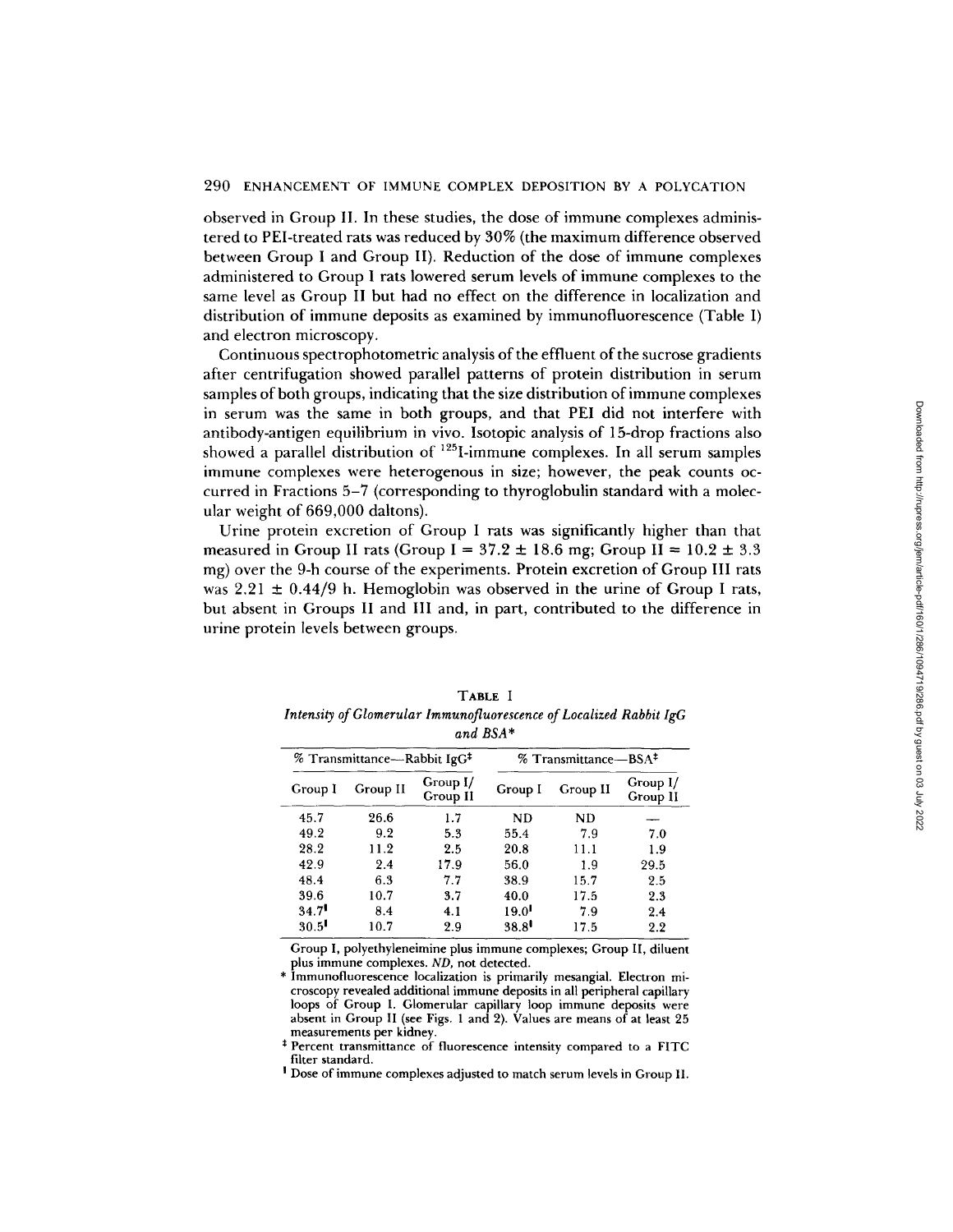# Discussion

Negatively charged elements in glomeruli constitute an electrostatic barrier to circulating anionic macromolecules (1 5). PEI is known to bind to polyanions in the glomerular capillary wall, particularly the GBM, in vitro and in vivo  $(10)$ . Previous studies in our laboratory have shown that PEI dramatically increases g|omerular permeability to anionic and cationic ferritins, indicating perturbations in both charge and size selective permeability barriers to circulating macromolecules (8). This study shows that PEI also enhances the deposition and alters the distribution of glomerular immune deposits. In Group I rats (PEI plus immune complexes) immune deposits were observed within the GBM in all capillary loops and in the mesangium. However, in Group II (controls), deposits were absent in peripheral capillary walls but observed exclusively within the mesangium in a segmental distribution in amounts smaller than Group I.

The serum concentration of circulating immune complexes in rats given PEI (Group I) was modestly higher than in controls given diluent alone (Group II). The reason for the difference is not known, but may be related to perturbation of clearance mechanisms. However, the difference in glomerular immune complex localization between the two groups cannot be attributed to this factor. Adjustment of the dose given to Group I to match the blood levels of complexes in Group II did not change the magnitude or the distribution of giomerular immune deposits. Thus, a direct effect of PEI on glomerular permeability to immune complexes is suggested.

The possibility that circulating polycations cause the release of vasoactive amines from leukocytes and/or platelets and secondarily induce increased glomerular permeability may be considered in this context. However, administration of antihistamine and antiserotonin drugs does not diminish polycation-induced glomerular permeability changes (6, 8). Also, polycations induce marked increases of glomerular permeability in perfused kidneys, in the absence of blood and systemic factors (9). These considerations suggest that the presently demonstrated action of PEI depends on direct interaction with the GBM.

The present study does not address the mode in which immune complexes may deposit within glomerular structures (trapping of intact immune complexes vs. formation of deposits in situ). The protocol used in this study (administration *of preformed* immune complexes) would favor the former mode, although recombination of dissociated immune reactants in situ cannot be ruled out. PEI did not alter the size distribution of immune complexes in vivo, suggesting that the equilibrium between immune reactants and their complexes was not altered by the polycation. Thus, emphasis in these experiments should be placed on the effects of PEI on glomerular permeability and enhancement of formation of GBM immune deposits, regardless of the mode of localization.

Alteration of glomerular charge and structure due to polycation binding might also influence the deposition of immune complexes during natural disease processes. For example, like PEI, positively charged proteins released by activated inflammatory cells and/or platelets, may bind to polyanions in the GBM and cause permeability defects that could affect the localization of antigens, antibodies, or their complexes in the capillary wall. We have shown by immunocytochemistry and 125I-tagged protein binding that a human platelet secretory pro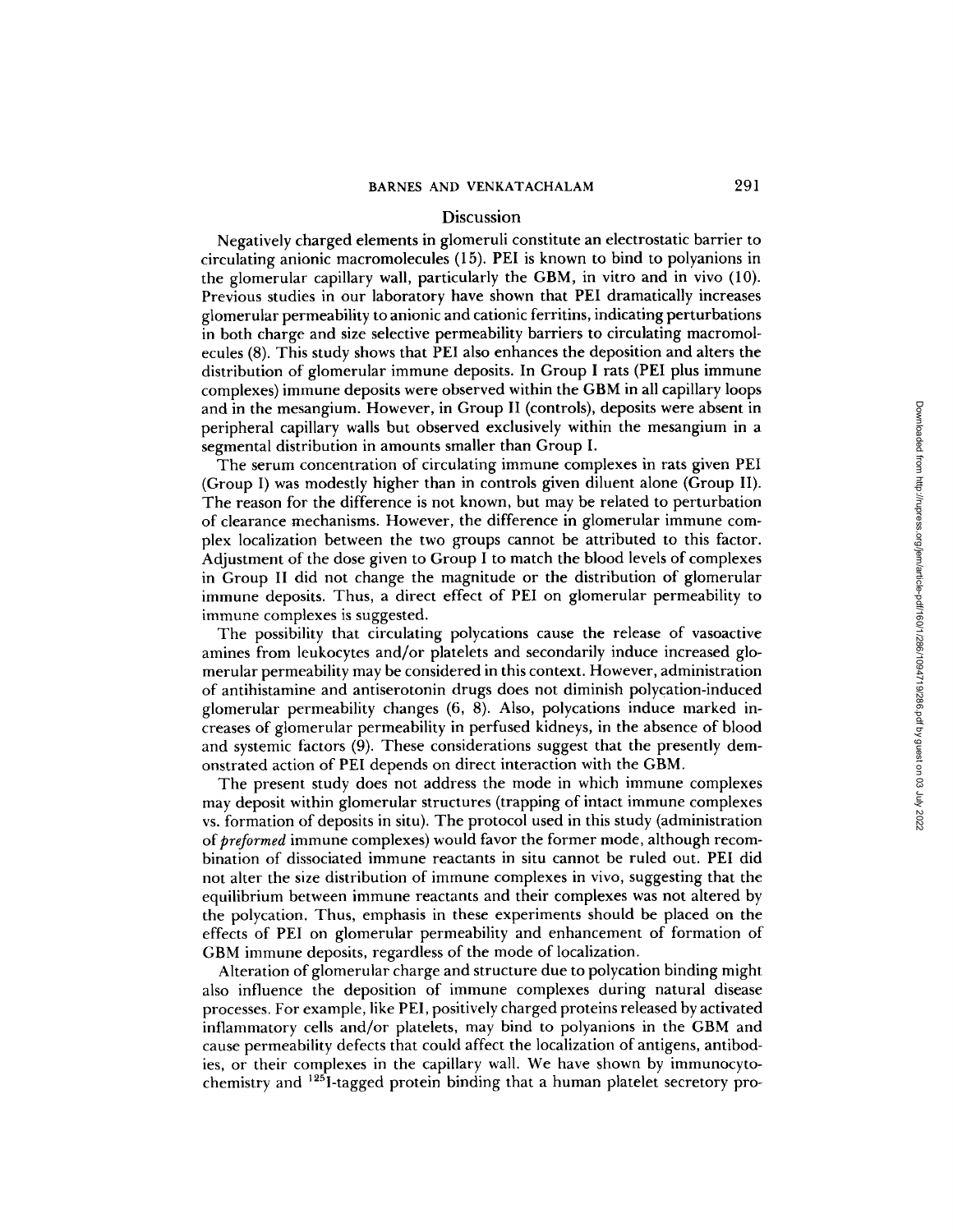tein, platelet factor four (which behaves like a polycation due to clustered lysine residues) binds avidly to the cell coats of glomerular endothelium and epithelium, and to the GBM (16). Whether or not this or other platelet secretory proteins can alter glomerular permeability remains to be determined.

It is of interest that Camussi et al. (17) have also demonstrated the localization of neutrophil cationic proteins in giomeruli affected by lupus erythematosus. Such glomeruli also showed a decrease of their affinity in vitro for colloidal iron, a cationic cytochemical probe for anionic sites. Because light microscopy was used exclusively to analyze the results by colloidal iron staining, it could not be determined which of the structures in the capillary wall was predominantly affected by cationic protein binding (l 7). Also, experimental models of immune complex disease have shown losses of polyanion in the GBM and increased glomerular permeability to anionic proteins before deposition of immune complexes (18) consistent with the postulated role for cationic proteins in glomerular immune complex deposition. Intensive study of the cationic proteins of leukocytes and platelets, the nature of their interactions with glomeruli and their pathogenic potential in immune complex deposition seems necessary.

#### Summary

It is known that polycations bind to and neutralize glomerular polyanions. Here we examine the effect of the polycation polyethyleneimine (PEI) on glomerular deposition of preformed immune complexes. Bovine serum albumin (BSA)-anti-BSA immune complexes made in 40 times antigen excess were administered following intravenous injection of PEI. Glomerular localization of immune deposits was assessed by quantitative immunofluorescence and electron microscopy and compared to controls receiving diluent without PEI followed by the same dose in immune complexes. In rats receiving PEI, deposits were localized within the glomerular basement membrane (GBM) of all peripheral capillary walls and in the mesangium. In controls, deposits localized exclusively within the mesangium in smaller amounts than after PEI. Thus, neutralization of glomerular polyanion by a circulating polycation enhances the deposition and alters the distribution of immune complexes in glomeruli.

The authors gratefully acknowledge the technical assistance of Robert A. Radnik and Eric P. Gilchrist, and the typing of the manuscript by Sharon Cloer.

*Received for publication 16 February 1984 and in revised form 17 April 1984.* 

### References

- 1. Border, W. A., H. J. Ward, E. S. Kamil, and A. H. Cohen. 1982. Induction of membraneous nephropathy in rabbits by administration of an exogenous cationic antigen. Demonstration of a pathogenic role for electrical charge. *J. Clin. Invest.*  69:451.
- 2. Gallo, G. R., T. Caulin-Glaser, and M. E. Lamm. 1981. Charge of circulating immune complexes as a factor in glomerular basement membrane localization in mice. *J. Clin. Invest.* 67:1305.
- 3. Oite, T., S. R. Batsford, M.J. Mihatsch, H. Takamiya, and A. Vogt. 1982. Quanti-